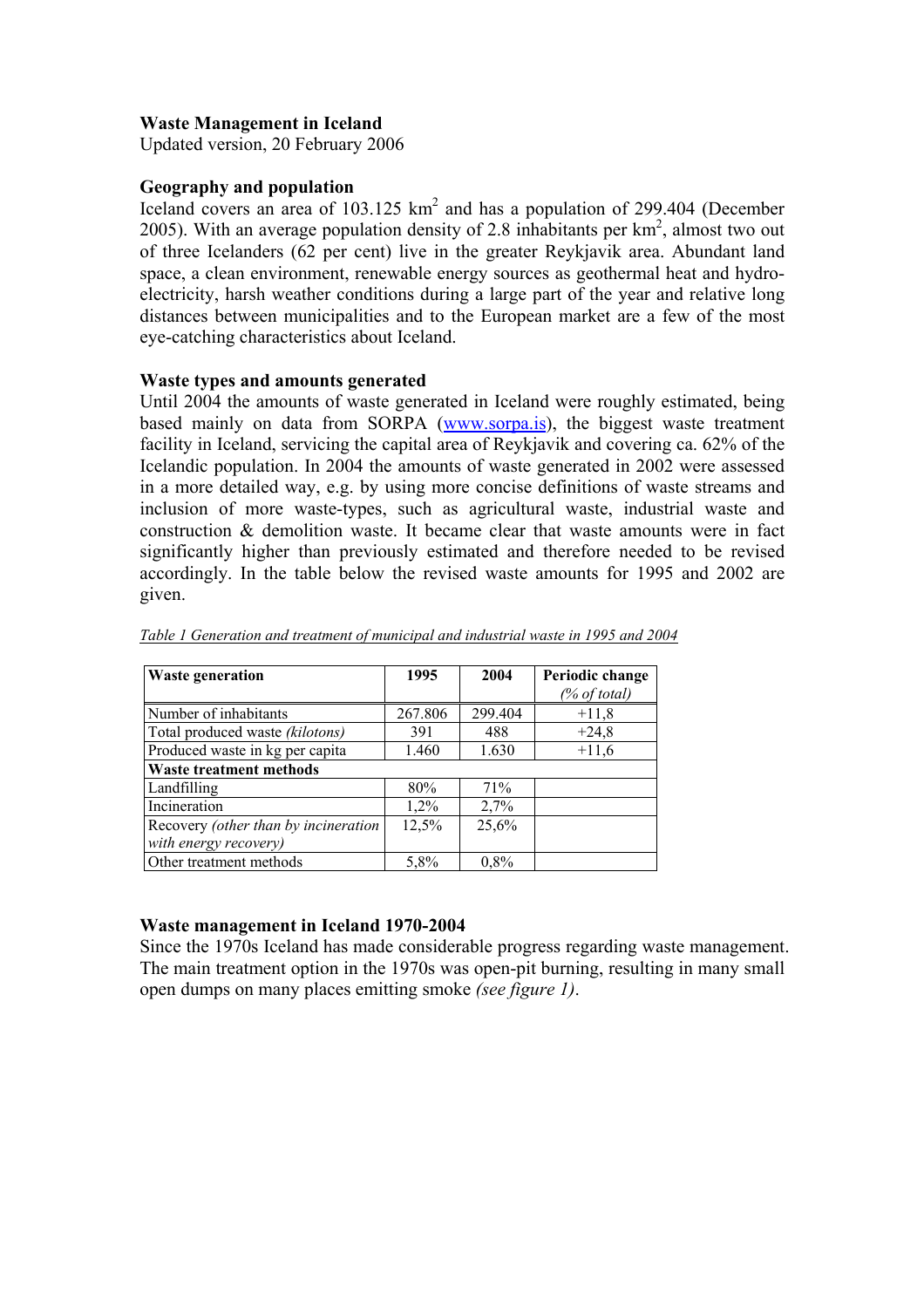*Figure 1 Waste management in Iceland 1970*



In the 1990´s the obvious disadvantages of widely spread uncontrolled open-pit burning had been recognized. Therefore, many municipalities raised burning-cisterns, typically concrete "boxes", preventing waste to blow away, but still resulting in incineration at relatively low temperatures. At the same time landfilling became more common *(see figure 2)*.



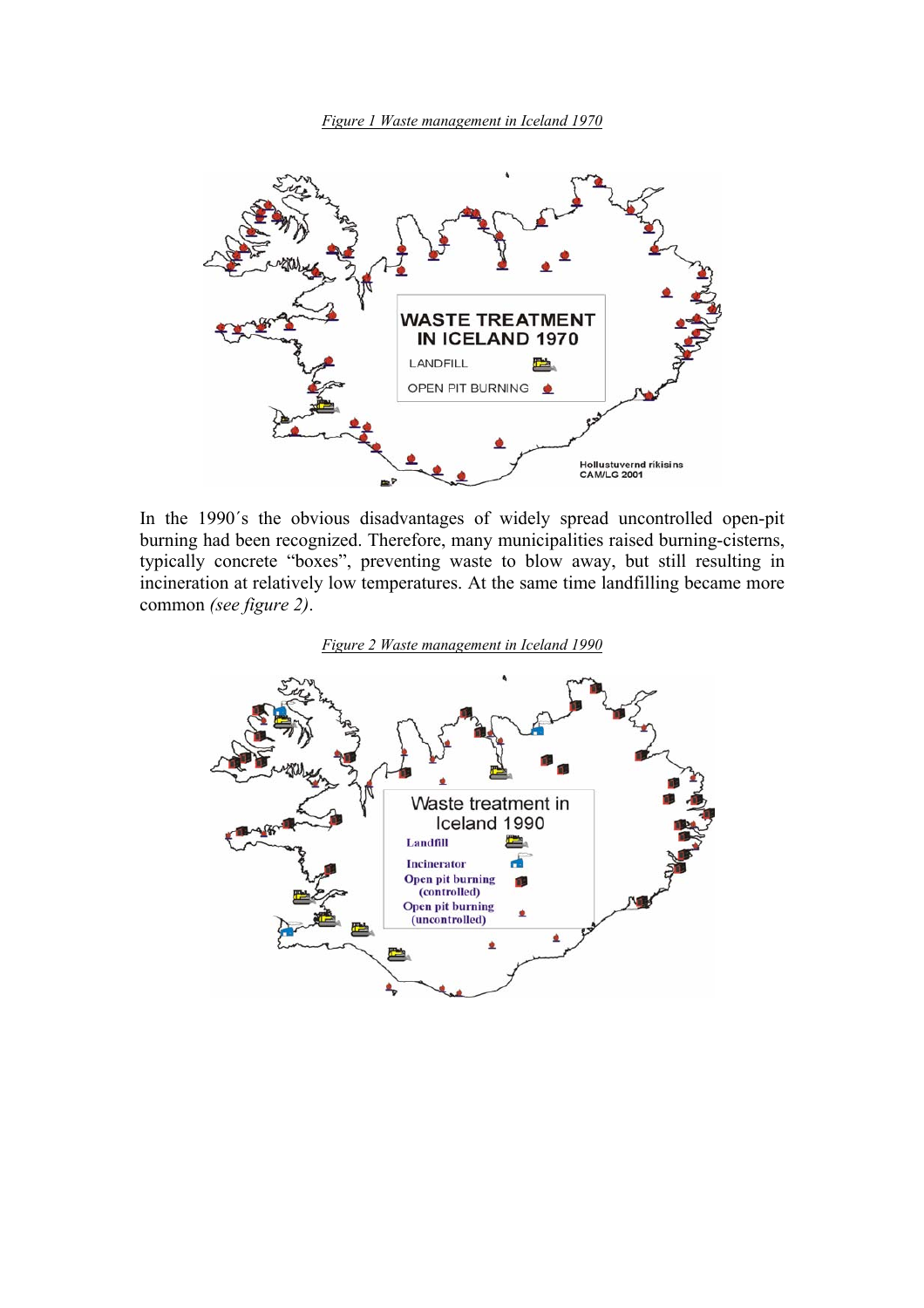In 2000 open-pit burning had gradually been stamped out as not being acceptable any longer. Instead, landfill became the most general way of final treatment, but also some (small) incineration plants were built, some of which boasted energy recovery. Furthermore, recycling options became more and more an option, as result of increased cooperation between municipalities *(see figure 3).* 



#### *Figure 3 Waste management in Iceland 2005*

Waste treatment in Iceland in 2005 - Municipal waste

**EPA Teeland CAM** 

Waste management in Iceland has gradually become a business activity. Establishment of collection systems and sites has created ways for public and business to dispense of their waste in a sound way.

Waste treatment facilities are now fewer than earlier and those remaining have increased in size, due to an increasing co-operation between municipalities. However, despite an almost two-fold increase in the recovery of waste over the past 10 years, the quantity of waste bound for permanent landfills has not diminished. Today around 70 per cent of municipal waste is still going to landfill, only around 3 per cent is incinerated with energy recovery, and 26 per cent is recycled or recovered by other means than incineration with energy recovery, meaning total recovery is around 28 per cent of the total generated waste.

### **New legislation**

Law no. 55/2003 on Waste Management was set to address the more stringent demands on nowadays waste-management. The objective of the law is to decrease the quantity of waste by preventing generation of waste, increase recycling and recovery and reduce the quantity of waste deposited in landfills.

Based on law no. 55/2003, the following three new regulations were issued to implement the landfill directive (1999/31/EC) and the incineration directive (2000/76/EC):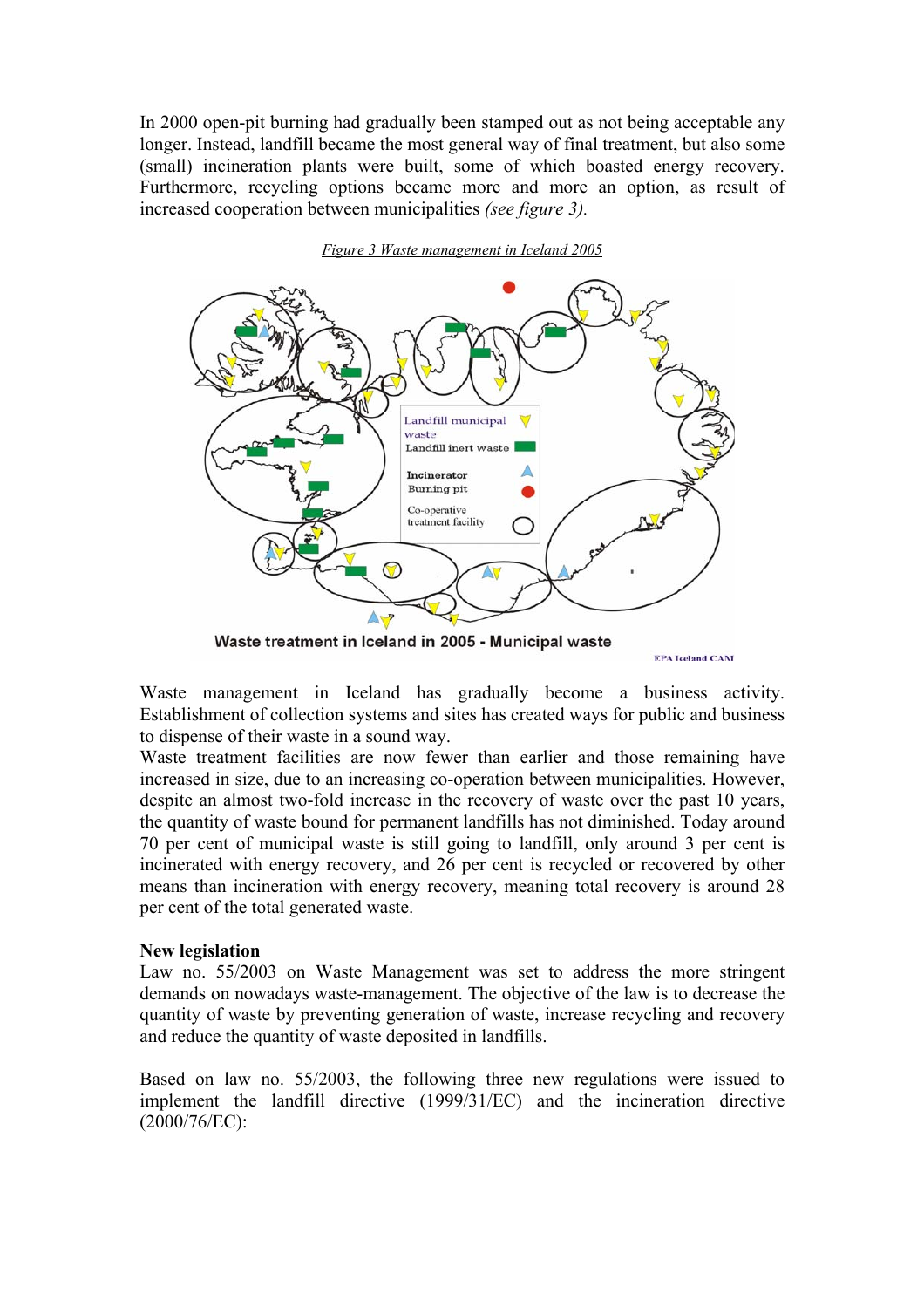- Regulation no. 737/2003 on treatment of waste,
- Regulation no. 738/2003 on landfill of waste,
- Regulation no. 739/2003 on incineration of waste.

The Waste Management Law no. 55/2003 and Regulation no. 737/2003 on waste treatment transpose the following EU targets into Icelandic law:

- 1. To reduce the total weight of organic household waste to be landfilled by 25 per cent by no later than 1 January 2009, by 50 per cent by no later than 30 June 2013, and by 65 per cent by no later than 30 June 2020,
- 2. To reduce the total weight of other organic waste, such as biodegradable organic waste to be landfilled, by 25 per cent by no later than 1 January 2009, by 50 per cent by no later than 30 June 2013 and by 65 per cent by no later than 30 June 2020,
- 3. To recover packaging waste by between 50 per cent as a minimum and 65 per cent as a maximum by weight, to recycle between 25 per cent as a minimum and 45 per cent as a maximum by weight of the totality of packaging materials contained in packaging waste, with a minimum of 15 per cent by weight for each packaging material, all on a yearly basis,
- 4. To reuse and recover end-of-life vehicles *(ELV)* by no later than 31 December 2005 by 15 per cent as a minimum, and to reuse and recover the average total weight of vehicles by 20 per cent as a minimum,
- 5. To collect and treat in an appropriate way an average of 4 kilos of Waste Electrical and Electronic Equipment *(WEEE)* per capita annually.

Regulation no. 737/2003 on treatment of waste makes the local authorities responsible for collection, handling and treatment of municipal waste.

In addition, the Regulation no. 738/2003 provides for the ban on landfilling of scrap metals including end-of-life vehicles, liquid wastes, hazardous waste, contagious and radioactive medical waste and tires.

The ban on landfilling of tires will take effect from 16 July 2006, but until then it is allowed to landfill shredded tires. By 16 July 2009, all landfill operators must either comply with the regulation or shut down their operation.

It is expected that in response to the new law and regulations on waste the costs of waste management will further increase. The law no. 55/2003 on Waste Management provides for the setting up of a special Coordination Committee to monitor the Implementation of Laws. The role of the Committee is, amongst other things, to monitor the compliance of the law, assess the cost-effectiveness of the programme and, if necessary, ensure funding for the programme in the future were needed.

Regulation no. 737/2003 on treatment of waste makes the local authorities responsible for collection, handling and treatment of municipal waste. In several municipalities there are operated cooperative (regional) waste treatment facilities. In the capital area of Reykjavik this is SORPA, a company owned by several municipalities (covering around 62 per cent of the total Icelandic population). SORPA also operates eight container parks and has bring-sites in city centres. The public and small operators can take a wide range of recyclable items to the bring sites free of charge. However, private individuals pay to drop off waste at the bring sites which is not collected by the municipalities, such as building waste, garden waste, rubbish arising during house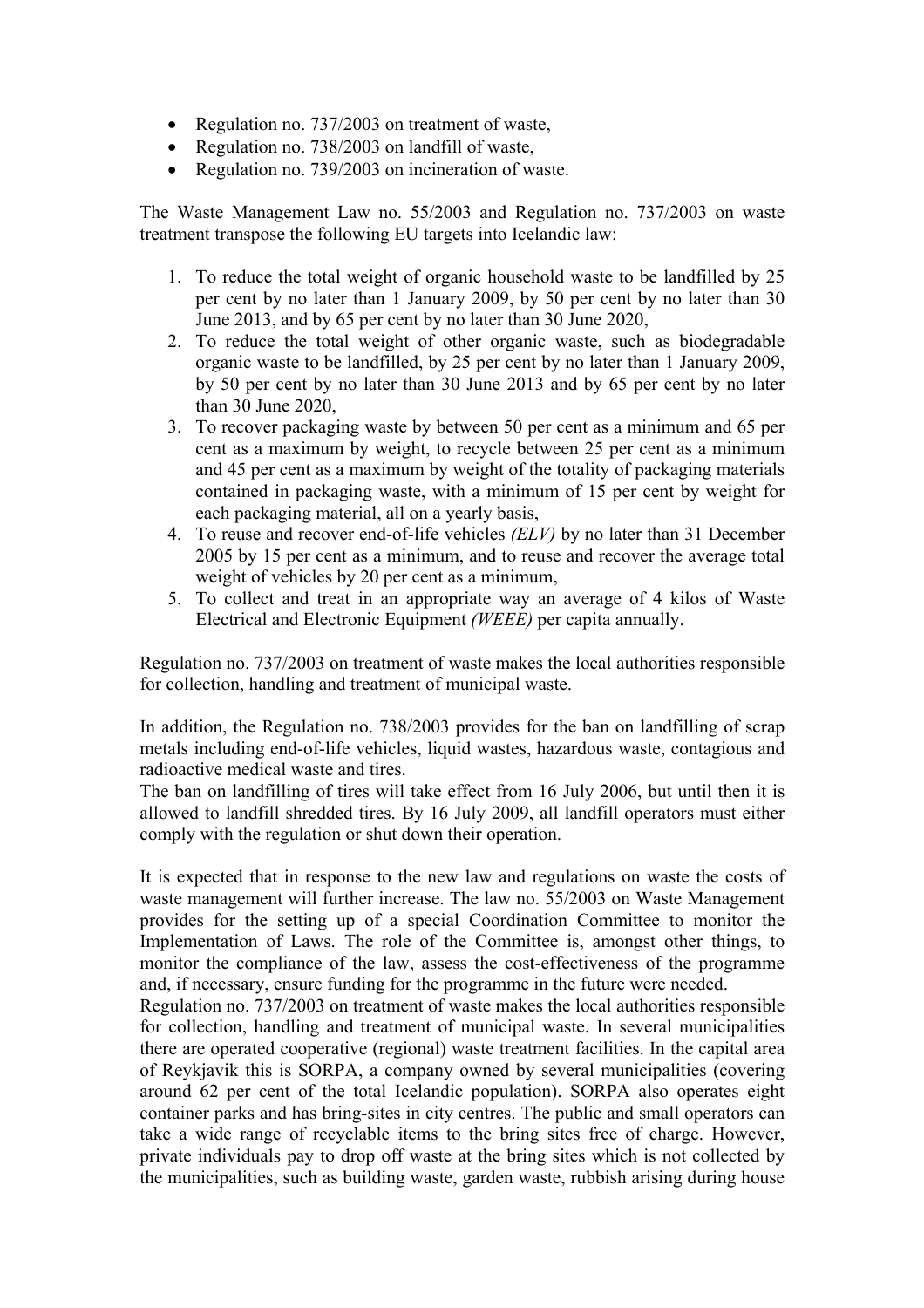purchase, waste associated with vehicle repairs, waste associated with pets, etc. From the bring sites, the material is taken to the collection and baling centre of SORPA in Gufunes where it is sorted for either recovery or disposal, typically for landfilling in Álfsnes. Larger companies may take their (bulky) waste directly to SORPA.

Companies that bring their waste directly to the sorting center in Gufunes have to pay a gate fee depending of amount and waste sorts, except for the items subject to the recycling fee, which can be dropped off free. The gate fees at Gufunes are as follows (effective 1 July 2005): ISK 3,65 per kg for newspapers and magazines, while it costs ISK 3.24 per kg to drop off graphic paper. The rate for mixed waste is ISK 9,11 per kg and for bulky mixed waste ISK 13,15 per kg. However, for economical and environmental reasons Sorpa pays the waste holder up to ISK 5,42 per kg for sorted corrugated cardboard ready for recycling and also for sorted plastic film up to ISK 12,45 per kg, depending on the amount brought.

It may be expected that in response to the new waste law and regulations the costs of waste management will increase. To visualise increased costs, law 55/2003 provides for the setting up of a special Coordination Committee on the Implementation of Laws. The role of the Committee is, amongst other things, to monitor the fulfilment of targets, assess the cost-effectiveness of the programme and, if necessary, ensure unimpaired funding for the programme in the future

### **National Waste Management Plan 2004-2016**

Law no. 55/2003 on Waste Management stipulates that the UST must draw up a National Waste Management Plan (*NWMP*). The (first) NWMP was released in April 2004.

The main objectives of the National Waste Management Plan are:

- Compliance with the "polluter-pays" directive,
- Obligation on local authorities to submit annual reports on quantity and composition of treated waste,
- Compulsory management of asbestos, hazardous waste and contaminated soil,
- Managing waste within national borders where it makes economic sense,
- Creating the most cost-effective conditions possible for the recycling of waste.

The following is the timetable for the implementation of the Programme:

- From 1 January 2006, a minimum of 85 per cent of all ELVs must be reused or recovered (in addition, a minimum of 80 per cent of the average weight of the vehicles must be either reused or recycled),
- From 16 July 2006, ban on the landfilling of tires, both whole and shredded,
- From 1 December 2006, a minimum of 4 kgs of WEEEs per capita must be treated appropriately,
- From 1 January 2009, organic household and industrial waste going to landfills must be decreased by 25 per cent, compared to the amounts produced in 1995,
- From 1 July 2013, organic household and industrial waste going to landfills must be decreased by 50 per cent, compared to the amounts produced in 1995,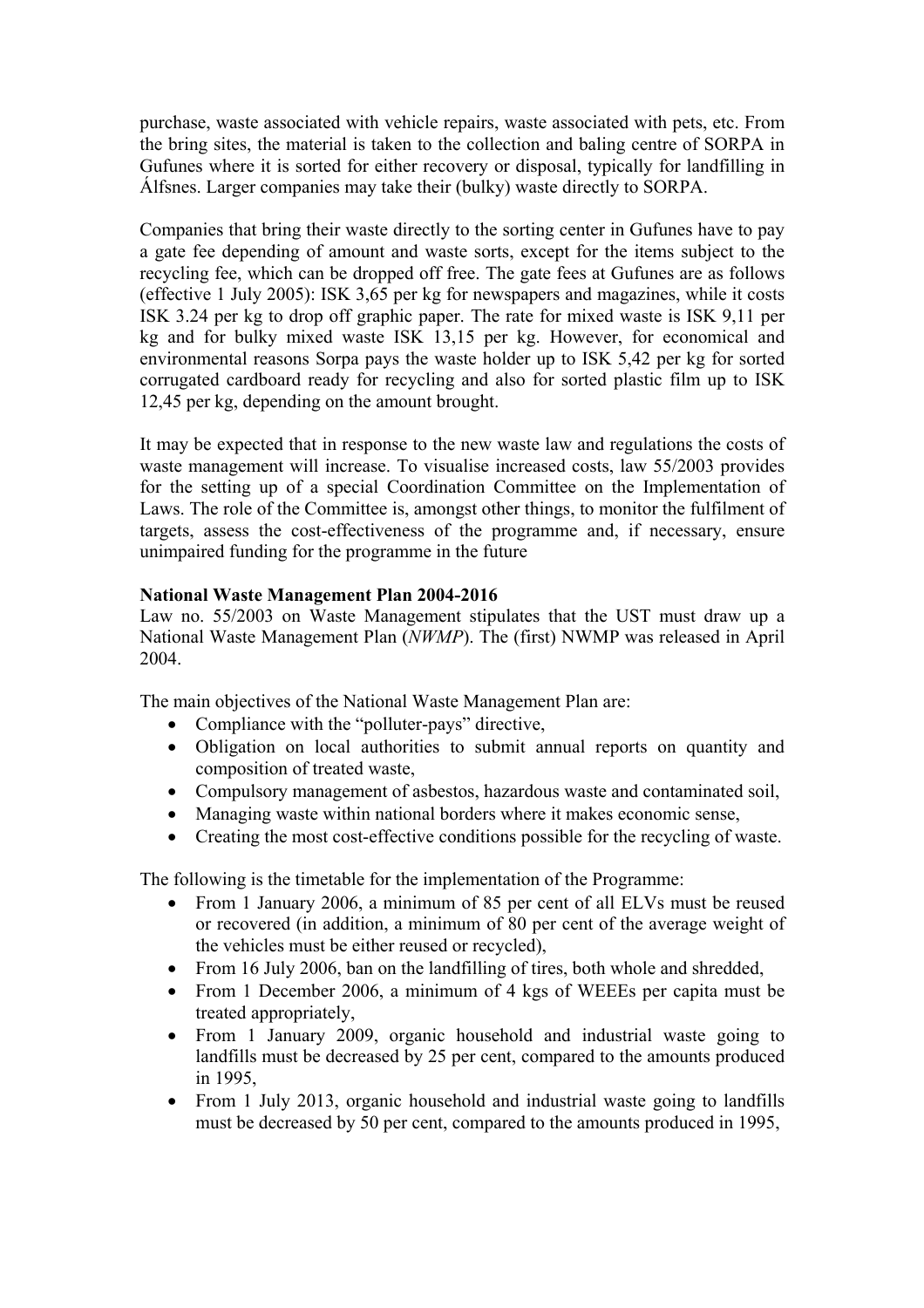- From 1 January 2015, the reuse and recovery of ELVs must be at least 95 per cent (85 per cent of the average weight of ELVs must be either reused or recycled),
- From 1 July 2020 organic household and industrial waste going to landfills must be reduced by 65 per cent, compared to the amounts produced in 1995,
- The Plan also includes the new provisions of the EU Directive 2204/12/EC of 11 February 2004 amending Directive 94/62/EC on packaging and packaging waste: the Icelandic government has to make provisions for the implementation of this directive before 2013 and is expected to give its waste management operators up to 3 years to meet the new requirements

In order to meet the targets of the National Waste Management Plan, the recovery of organic waste, packaging waste and WEEE has to increase significantly. Although it is feasible to recover organic waste by means of energy recovery, if the 6 relatively small incineration plants in Iceland continue to operate on current efficiency levels, recovery of organic waste will have to be increased by other means, e.g. by composting or anaerobic digestion.

# **Regional Waste Management Plans**

Based on the NWMP, local authorities have to draw up and activate local (or regional) waste management plans (*RWMP*) by 1 April 2005, elaborating on how the municipalities will comply with the objectives of the national plan.

Guidelines to local authorities for making their local plans were released in October 2004. The national plan and local programs will be reviewed every 3 years. The key factor in monitoring the success of the RWMP will be the collection of more reliable and accurate data on the quantity and quality of waste that is generated on a local (regional) level. Despite improvements in data collection over the past few years, there are big local differences in quality of data that hamper effective policy-making and regional co-operation. Therefore, the first regional waste management plans of 2005 would especially have to focus on data collection.

### **Icelandic Recycling Fund**

The Icelandic government decided, at least for the time being, not to introduce landfill- and incineration taxes as has been done elsewhere in Europe, as these are thought to merely increase the overall cost of waste treatment and not have big influence on prevention, reuse, recycling and recovery of waste generated in the country. Instead, Law 162/2002 on Recycling Fees was passed, superseding Law 56/1996 on hazardous waste fee (and its amendments).

This was followed by setting up the Icelandic Recycling Fund (*Úrvinnslusjóður – IRF,*  www.urvinnslusjodur.is*),* replacing the former Hazardous Waste Committee from 1996. A recycling fee is now being levied on the products recognized in the law, i.e. hazardous waste, end-of-life vehicles, composite packaging (drinking cartons), farm silage films and tires, in order to finance their collection sites, transport from the sites and recycling, recovery or disposal.

The IRF is responsible for collecting recycling levies and disbursing them. Its aim is to achieve the recycling targets for the products in question in the most cost-effective way possible. Funds levied will thus be used to improve efficiency in the recycling and disposal of the addressed waste types.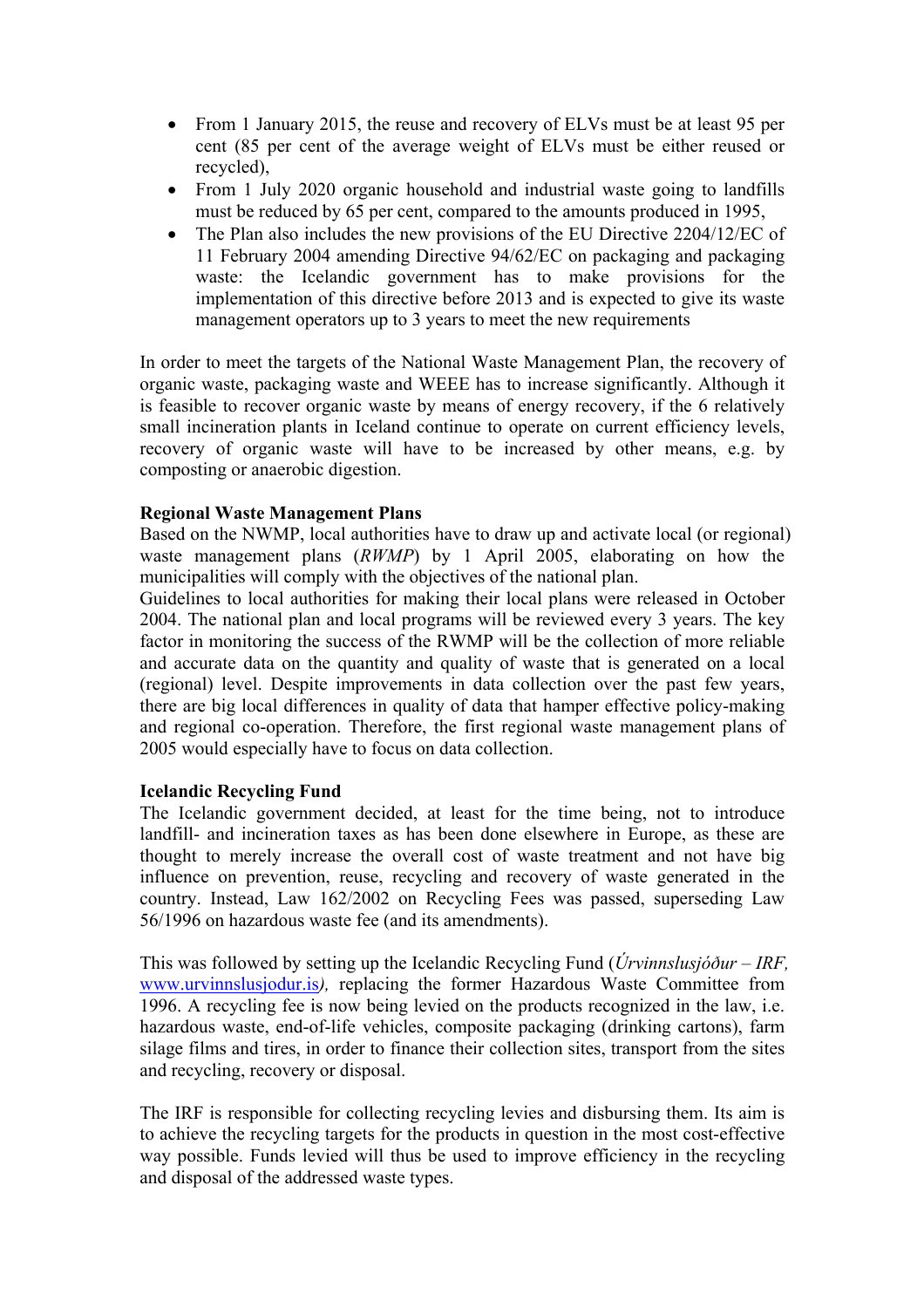The IRF is independent organization managed by a board of five people, appointed for four-year terms. The Environment Minister appoints the chairman, and the others are nominated by the Confederation of Icelandic Fisheries and Agriculture, the Confederation of Trade and Industry, the Retailers Confederation, and the Association of Municipalities respectively.

The items and the levies are set out in annexes to the Law, and include:

- Lubricating and fuel oils,
- Photo chemicals,
- Organic solvents.
- Pesticides and herbicides,
- Isocvanides.
- Batteries and car batteries,
- Halogenated hydrocarbons,
- Solvent-based paint and printing ink,
- End-of-life vehicles,
- Used tyres,
- Farm silage film,
- Beverage cartons.

If waste arising from products subject to the recycling levy is exported out of Iceland for recycling, the exporter can claim back the recycling fee from the IRF. The IRF may also reach agreement with operators to refund the fee in case of independent recycling of own-waste

The introduction of a recycling fee on products will raise funds for treatment of these products when they become waste. The (recycling and/or deposit) fee is collected both from imported goods and produce in Iceland. The funds are payable for the transport and treatment (thus not the collection!) of those waste sorts that carry a recycling fee, providing the municipalities and waste treatment facilities with financial resources that are needed to meet the increased costs of waste management activities and enhancing recovery and recycling operations.

More precise rules for the operation of the Icelandic Recycling Fund were set out in Regulation no 1024/2005, superseeding Regulation no. 531/2003.

On the basis of current trends, it is expected that even more waste types will be added to the list above in the future.

### **Deposit system on beverages and end-of-life vehicles**

A deposit system on non-refillable aluminium, steel, plastic and glass packaging has been in place in Iceland since 1989 as stipulated by law no. 52/1989 and achieved a return rate of over 80 per cent for refillable and non-refillable bottles, and cans.

Law no. 162/2002 on Recycling Fees states that a recycling levy for non-refillable aluminium, steel, plastic and glass packaging will take effect on 1 January 2008 (but does not set levy rates for these). On that date, law no. 52/1989 will be repealed, i.e. there will no longer be a deposit.